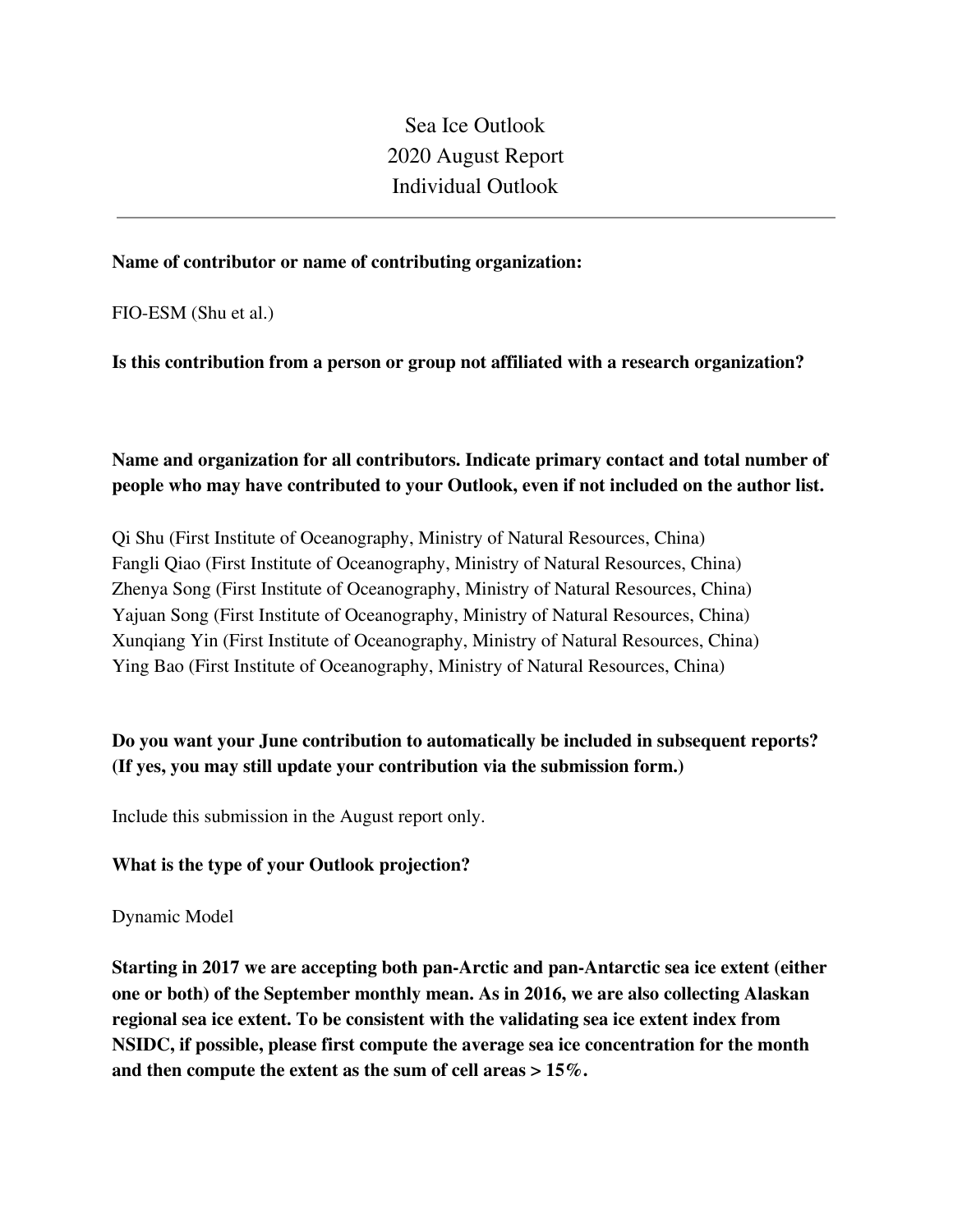**a) Pan-Arctic September extent prediction in million square kilometers.**

### 4.18

**b) same as in (a) but for pan-Antarctic. If your method differs substantially from that for the Arctic, please enter it as a separate submission.**

**c) same as in (b) but for the Alaskan region. Please also tell us maximum possible extent if every ocean cell in your region were ice covered.**

**"Executive summary" of your Outlook contribution (using 300 words or less) describe how and why your contribution was formulated. To the extent possible, use non-technical language.**

Our prediction is based on FIO-ESM (the First Institute of Oceanography-Earth System Model) with data assimilation. The prediction of September pan-Arctic extent in 2020 is 4.18 (+/-0.24) million square kilometers. 4.18 and 0.24 million square kilometers is the average and one standard deviation of 10 ensemble members, respectively.

## **Brief explanation of Outlook method (using 300 words or less).**

This is a model contribution. The initialization is also from the same model (FIO-ESM1.0) but with ocean data assimilation. The data assimilation method is Ensemble Adjustment Kalman Filter (EAKF). The data of SST (sea surface temperature) and SLA (sea level anomaly) from 1 January 1992 to 1 August 2020 are assimilated into FIO-ESM1.0 model to get the initial condition for the prediction of the Arctic Sea Ice. There is no sea ice data assimilation.

## **Tell us the dataset used for your initial Sea Ice Concentration (SIC).**

None.

**Tell us the dataset used for your initial Sea Ice Thickness (SIT) used. Include name and date.**

None.